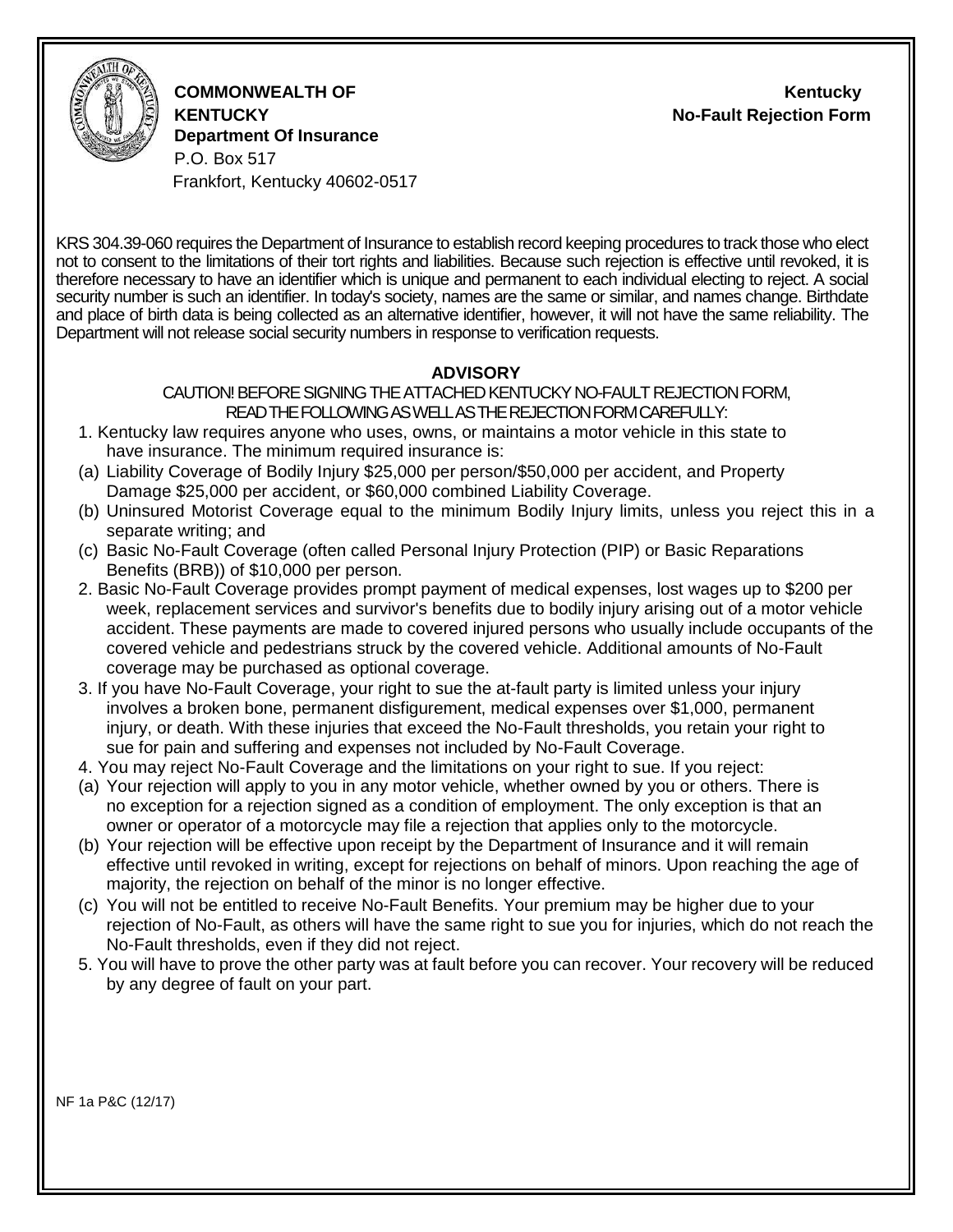**COMMONWEALTH OF Kentucky KENTUCKY No-Fault Rejection Form Department Of Insurance** P.O. Box 517 Frankfort, Kentucky 40602-0517

**Acceptance of No-Fault Insurance denies each individual the right to sue a negligent motorist unless certain requirements are met. You and any member of your household can retain the right to sue by completing this form and mailing it to the Kentucky Department of Insurance. DO NOT COMPLETE THIS FORM if all members of the household want to accept benefit of the No-Fault Law in return for relinquishing some rights.**

Any member of the household who does not accept the No-Fault restrictions on their right to sue a negligent motorist, must complete this form and will be deemed to have read and understood the Advisory, page NF 1a. Each member of the household has a choice. The choice is designated by the following numbers, which must be placed in the blank next to each name.

- OPTIONS— Indicate option selection number in the blank next to your name.
- 1. I want to keep my right to sue or be sued so I do not consent to the limitations of my tort rights and liabilities.
- 2. I consent to the limitations of my tort rights and liabilities but other members of the household do not want to consent to the limitations of their tort rights and liabilities.
- 3. As to my ownership and operation of motorcycles, I want to keep my right to sue or be sued so I do not consent to the limitations of my tort rights and liabilities.
- 4. I previously refused the limitations of my tort rights and liabilities and I want to cancel that rejection and accept the limitations of my tort rights and liabilities.

|                                                                                                                                           | <b>HOUSEHOLD ADDRESS</b>                                                                                                                                                                                                                                                                                         |  |                            |                              |  |  |  |  |
|-------------------------------------------------------------------------------------------------------------------------------------------|------------------------------------------------------------------------------------------------------------------------------------------------------------------------------------------------------------------------------------------------------------------------------------------------------------------|--|----------------------------|------------------------------|--|--|--|--|
|                                                                                                                                           |                                                                                                                                                                                                                                                                                                                  |  |                            |                              |  |  |  |  |
| <b>MEMBERS OF THE HOUSEHOLD</b><br>(use page NF 1c P&C (9-00) if necessary for additional family members)                                 |                                                                                                                                                                                                                                                                                                                  |  |                            |                              |  |  |  |  |
| Name (Type/Print): _                                                                                                                      |                                                                                                                                                                                                                                                                                                                  |  | <b>Example 10</b> Option # |                              |  |  |  |  |
| Last                                                                                                                                      | First Middle                                                                                                                                                                                                                                                                                                     |  | Maiden                     |                              |  |  |  |  |
|                                                                                                                                           | Birthdate: City, County and State of Birth: County and State of Birth:                                                                                                                                                                                                                                           |  |                            |                              |  |  |  |  |
| Soc.Sec. No. ________________________                                                                                                     | If the person named in this section is minor or under a legal disability,                                                                                                                                                                                                                                        |  |                            | Date:                        |  |  |  |  |
|                                                                                                                                           |                                                                                                                                                                                                                                                                                                                  |  |                            |                              |  |  |  |  |
|                                                                                                                                           | Name (Type/Print): Last First First Middle                                                                                                                                                                                                                                                                       |  |                            |                              |  |  |  |  |
| Last                                                                                                                                      |                                                                                                                                                                                                                                                                                                                  |  | Maiden                     |                              |  |  |  |  |
|                                                                                                                                           |                                                                                                                                                                                                                                                                                                                  |  |                            |                              |  |  |  |  |
|                                                                                                                                           | If the person named in this section is minor or under a legal disability,                                                                                                                                                                                                                                        |  |                            | Date:__________              |  |  |  |  |
|                                                                                                                                           |                                                                                                                                                                                                                                                                                                                  |  |                            |                              |  |  |  |  |
| Name (Type/Print): Last Fi                                                                                                                |                                                                                                                                                                                                                                                                                                                  |  |                            | $\sqrt{$ Option # $\sqrt{ }$ |  |  |  |  |
| Last                                                                                                                                      | First Middle                                                                                                                                                                                                                                                                                                     |  | Maiden                     |                              |  |  |  |  |
|                                                                                                                                           |                                                                                                                                                                                                                                                                                                                  |  |                            |                              |  |  |  |  |
| Soc.Sec. No. _________________________                                                                                                    | If the person named in this section is minor or under a legal disability,                                                                                                                                                                                                                                        |  |                            | Date:                        |  |  |  |  |
|                                                                                                                                           |                                                                                                                                                                                                                                                                                                                  |  |                            |                              |  |  |  |  |
|                                                                                                                                           |                                                                                                                                                                                                                                                                                                                  |  |                            |                              |  |  |  |  |
|                                                                                                                                           | Name (Type/Print): Last First First Middle                                                                                                                                                                                                                                                                       |  | Maiden                     |                              |  |  |  |  |
|                                                                                                                                           | Birthdate: City, County and State of Birth: 2008 2014                                                                                                                                                                                                                                                            |  |                            |                              |  |  |  |  |
| Soc.Sec. No. ________________________                                                                                                     | Signature: Management Signature:<br>If the person named in this section is minor or under a legal disability,                                                                                                                                                                                                    |  |                            | Date:                        |  |  |  |  |
|                                                                                                                                           |                                                                                                                                                                                                                                                                                                                  |  |                            |                              |  |  |  |  |
| Note: MAILING INSTRUCTIONS<br>1 <sup>1</sup><br>2.<br>3.<br>One file stamped copy to be kept for your records.<br>4.<br>NF 1b P&C (12/17) | Check here if continued on additional page______ Indicate total number of pages _____<br>Original and one file stamped copy to be mailed to Kentucky Department of Insurance.<br>One file stamped copy for you to mail to your insurance company.<br>One file stamped copy to be mailed to your insurance agent. |  |                            |                              |  |  |  |  |